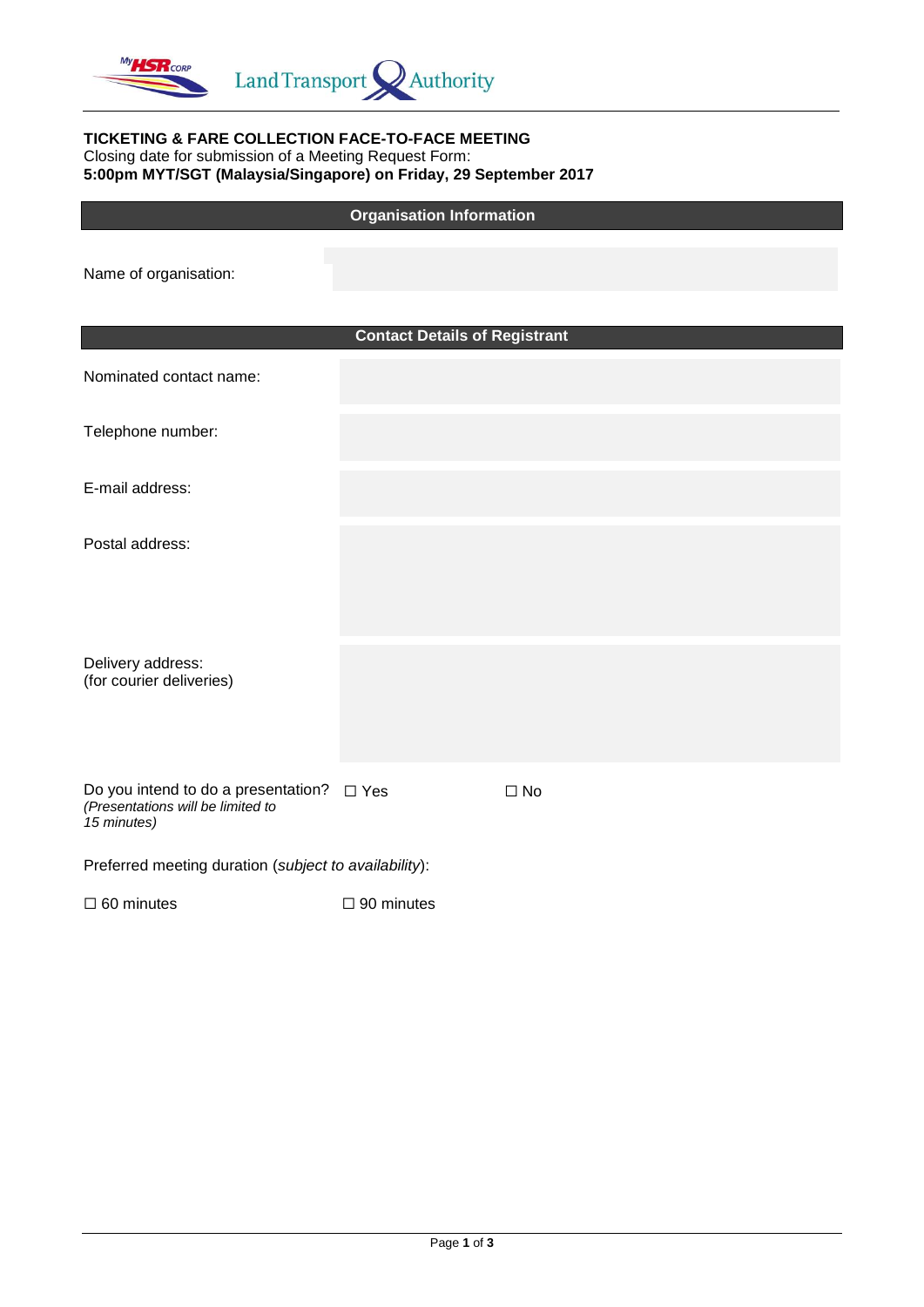

#### List of attendees:

# **Due to venue size restrictions, the number of attendees will be limited to 10 participants.**

| No. | <b>Attendee Name</b> | <b>Designation &amp; Expertise</b> | <b>Organisation name</b><br>(applicable for consortium) |
|-----|----------------------|------------------------------------|---------------------------------------------------------|
| 0.  | [Name]               | [Senior Manager - Rolling Stock]   | [ABC Co]                                                |
| 1.  |                      |                                    |                                                         |
| 2.  |                      |                                    |                                                         |
| 3.  |                      |                                    |                                                         |
| 4.  |                      |                                    |                                                         |
| 5.  |                      |                                    |                                                         |
| 6.  |                      |                                    |                                                         |
| 7.  |                      |                                    |                                                         |
| 8.  |                      |                                    |                                                         |
| 9.  |                      |                                    |                                                         |
| 10. |                      |                                    |                                                         |

Proposed presentation agenda (applicable for Registered Participants intending to do a presentation):

| No. | <b>Presentation agenda</b> | <b>Duration</b> | <b>Presenter</b> |
|-----|----------------------------|-----------------|------------------|
| 1.  |                            |                 |                  |
| 2.  |                            |                 |                  |
| 3.  |                            |                 |                  |
| 4.  |                            |                 |                  |
| 5.  |                            |                 |                  |

*Note: MyHSR and LTA reserve the right to select specific agenda items for presentation*